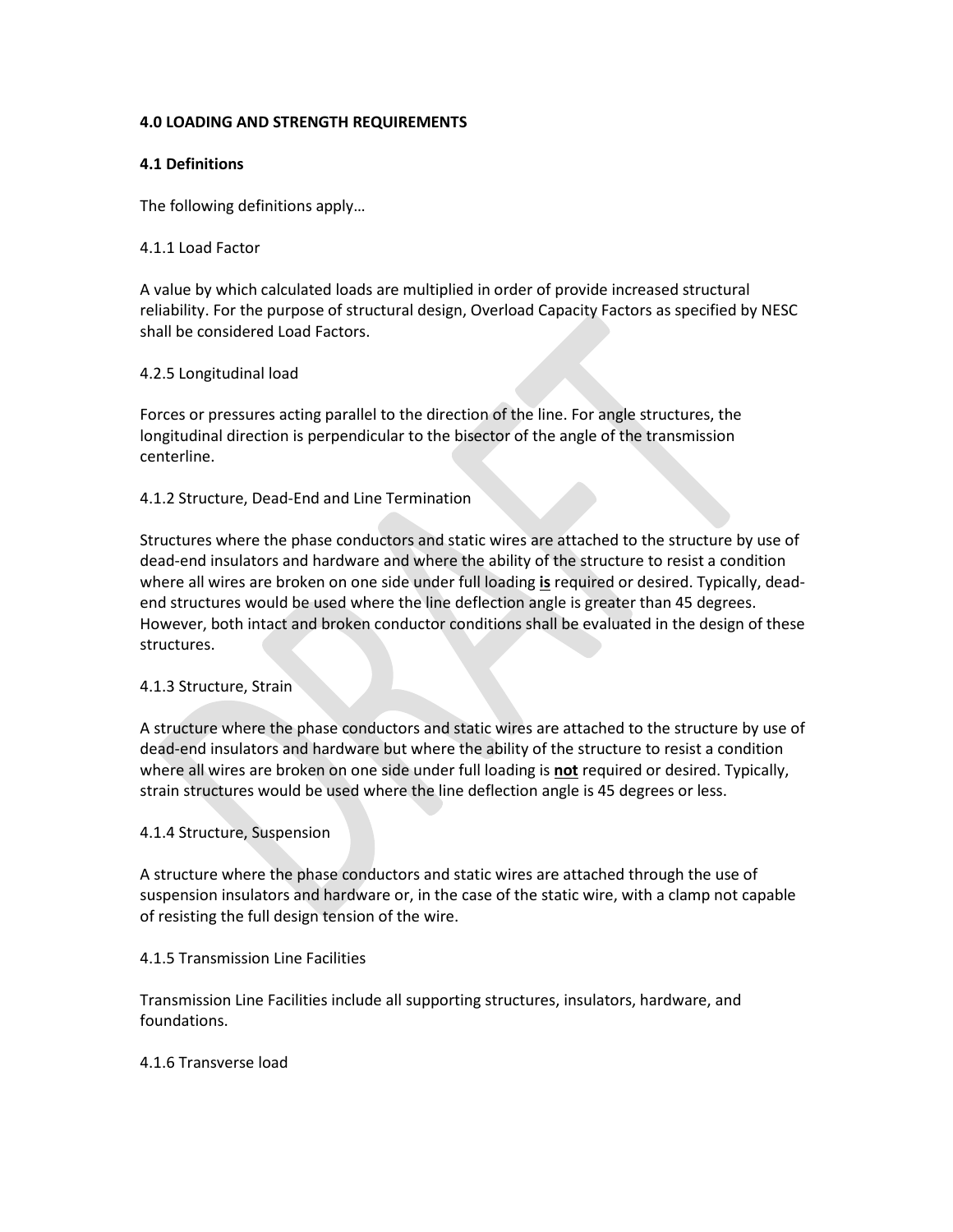Forces or pressures acting perpendicular to the direction of the line. For angle structures, the transverse direction is parallel to the bisector of the angle of the transmission centerline.

## **4.2. Design Requirements**

All transmission line facilities shall be designed to withstand the load cases defined in Sections 4.2.1 through 4.2.7. The effects of gravity, wind, ice, conductor tension, construction, and maintenance loads shall be included as applicable.

## 4.2.1. Legislated Loads

4.2.1.1 Transmission line facilities shall be designed to the loading conditions defined in Rules 250B, 250C, and 250D of the NESC. For Rule 250B, the provisions of Grade B construction and the Heavy loading district shall be applied. The provision permitting exclusion of structures less than 60 ft in height from Rule 250C shall not apply.

4.2.1.2 The Designated Entity shall design to all additional legislated requirements as adopted by local jurisdictions.

## 4.2.2. Extreme Wind

Transmission line facilities shall be designed to resist the wind loads associated with a 100 year mean return period. Wind maps are found in ASCE 7-16. All wires shall be assumed intact.

Wind pressures shall be calculated in accordance with the procedures of ASCE Manual of Practice 74, properly adjusted for structure shape, gust, and height. The load factor shall be a minimum of 1.0.

Wind loads shall be applied in the direction producing the maximum loading effect.

4.2.3. Concurrent Ice with Wind

Transmission line facilities shall be designed to resist the ice with concurrent wind loads associated with a 100 year mean return period. Ice with concurrent wind maps and associated temperature maps are found in ASCE 7-16. All wires shall be assumed intact.

The weight of ice shall be considered 57 pcf. The temperature used shall be either the values shown in the maps or 32 degrees F, whichever results in the maximum loading effect.

Wind pressures shall be calculated in accordance with the procedures of ASCE Manual of Practice 74, properly adjusted for structure shape, gust, and height. The load factor shall be a minimum of 1.0.

Wind loads shall be applied in the direction producing the maximum loading effect.

4.2.4 Heavy Ice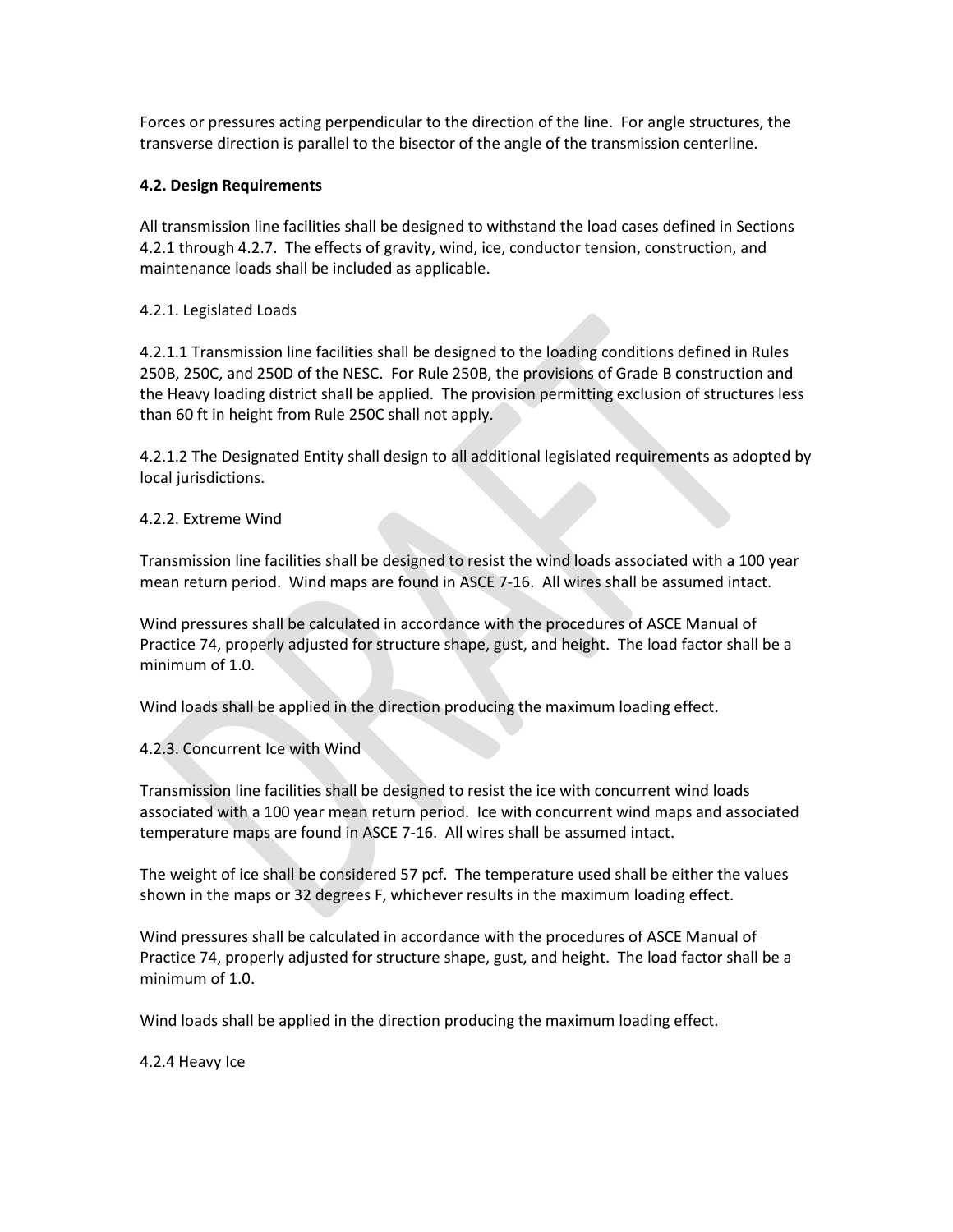Transmission line facilities shall be designed to resist a minimum radial ice loading equivalent to 1.0 inch. All wires shall be assumed intact.

The weight of ice shall be considered 57pcf, the temperature 0 degrees F, and the wind speed 0 mph. The load factor shall be a minimum of 1.0.

In mountainous regions above 1200 feet, and other areas know to accumulate greater amounts of ice, the ice loading shall be based on historical weather data and 100 year return period.

#### 4.2.5. Longitudinal Load Cases

Transmission line facilities shall be designed to resist longitudinal loads due to broken wire conditions, differential ice, and differential tension.

#### 4.2.5.1. Broken Wire Loading

Transmission line facilities shall be designed to resist the forces due to broken wires as described below.

For single conductor phase configurations, only one conductor or the shield wire shall be considered broken in each load case considered. Each wire shall be broken individually to ensure the maximum loading effect is determined for each component.

For phase configurations with more than one sub-conductor, a minimum of one sub-conductor, or the ground wire shall be considered broken in each load case considered. The conductor bundle with the sub-conductor(s) broken shall be considered individually to ensure the maximum loading effect is determined for each component.

The minimum environmental load condition shall be .5 inches of ice, 40 mph wind, and 32 degrees F. The conductor tensions may be reduced by the effects of insulator swing where appropriate. The load factor shall be a minimum of 1.0.

This load case does not apply to braced and line post insulators.

#### 4.2.5.2. Differential Ice Loading

Transmission line facilities shall be designed to resist the forces due to unbalanced ice as described below.

With all wires assumed intact, each conductor and static wire on one side of the structure shall be loaded with 0.5 inch of radial ice with 40 mph wind at 32 degrees F for strain structures. All conductors and static wires on the other side of the structure shall be assumed to have no ice. For strain structures, the same criteria apply, except the ice loading shall be 0.75 inch. The determination of differential tension may include the effects of insulator swing where appropriate. The load factor shall be a minimum of 1.0.

This load case does not apply to braced and line post insulators.